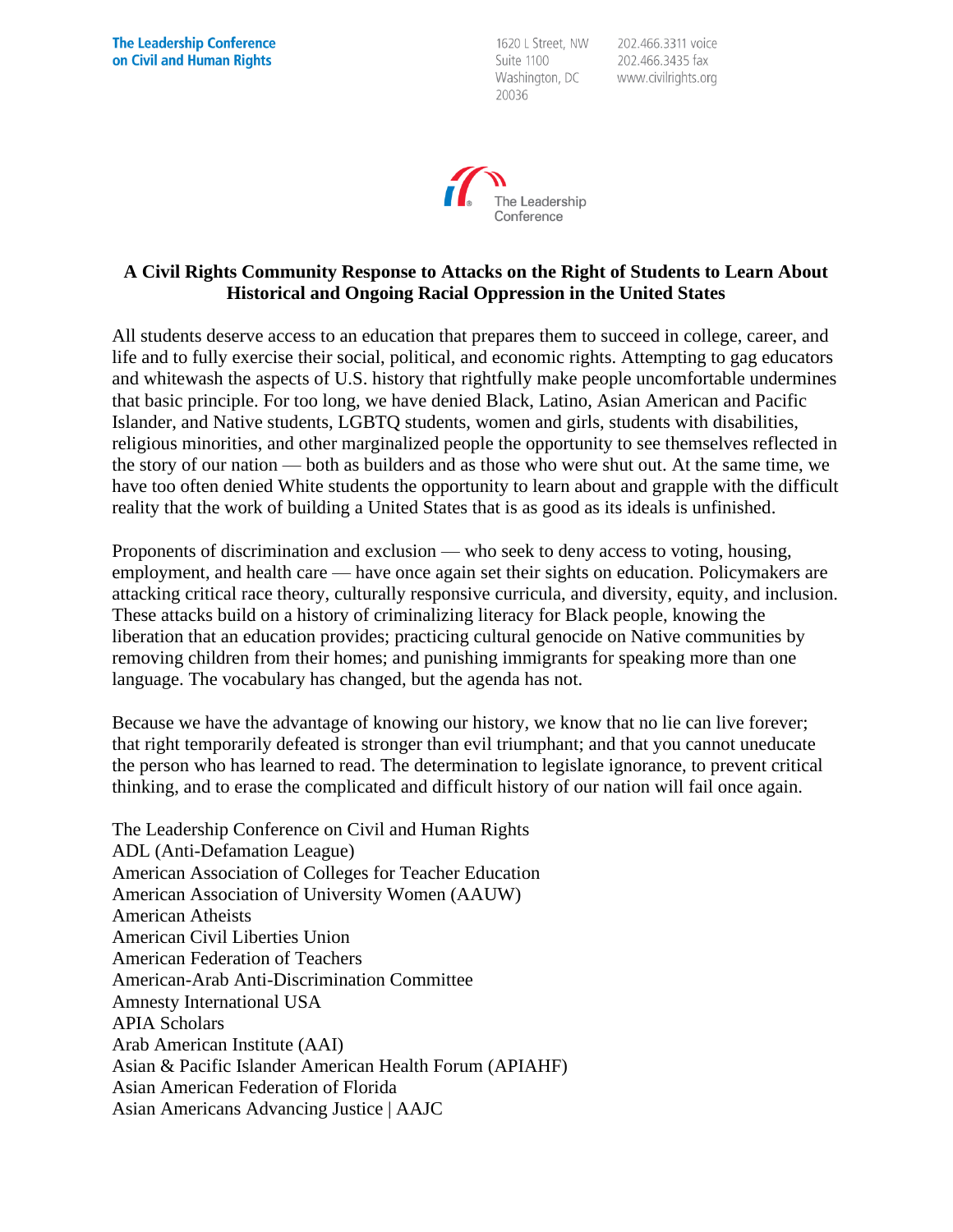July 8, 2021 Page 2 of 3



Asian Caribbean Exchange Asian Culture And Education Society USA Asian Pacific American Labor Alliance, AFL-CIO Association of Asian Pacific Community Health Organizations Augustus F. Hawkins Foundation Autistic Self Advocacy Network Center for Law and Social Policy (CLASP) Children's Defense Fund Clearinghouse on Women's Issues Demos Disability Rights Education & Defense Fund Education Law Center PA Emgage Action Family Equality Feminist Majority Foundation Florida Asian Services Florida Asian Women Alliance GLSEN Hindu American Foundation Hispanic Federation Human Rights Campaign IDRA (Intercultural Development Research Association) Impact Fund Indian Horizon of Florida Japanese American Citizens League Lambda Legal Laotian American National Alliance Lawyers' Committee for Civil Rights Under Law League of United Latin American Citizens Matthew Shepard Foundation NAACP Legal Defense and Educational Fund, Inc. (LDF) NAKASEC Virginia Nation Asian American Pacific Islander Mental Health Association National Action Network National Alliance for Partnerships in Equity (NAPE) National Asian Pacific American Families Against Substance Abuse National Association of Councils on Developmental Disabilities National Association of Human Rights Workers National Black Justice Coalition National Center for Youth Law National Council of Asian Pacific Americans (NCAPA) National Council of Churches USA National Council of Jewish Women National Disability Rights Network (NDRN)